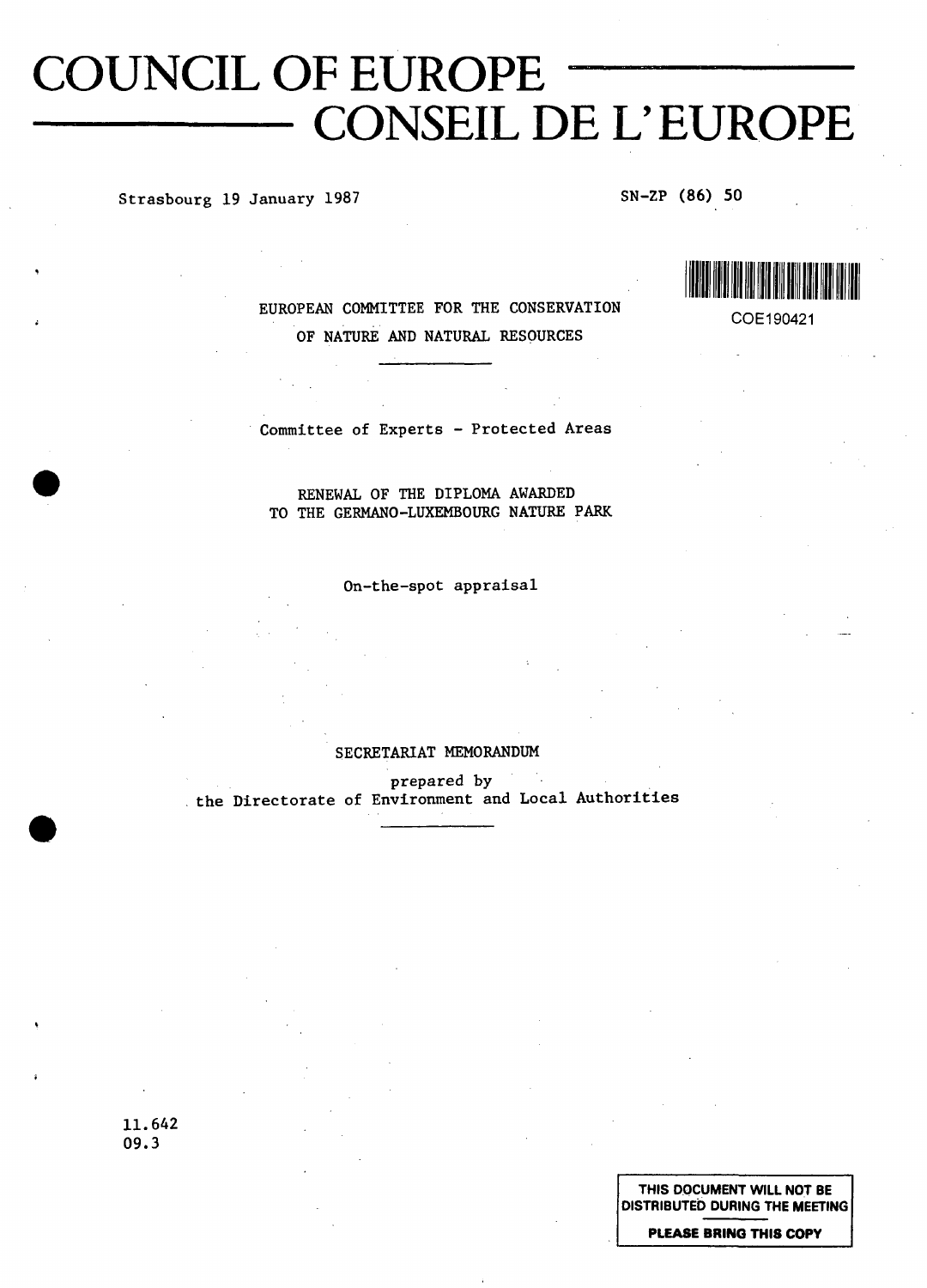# PURPOSE AND PROGRAMME OF THE VISIT

On 10, 11, 12 and 13 November 1986, Mr W Plattner, acting as expert, and Mrs M Schortanner, representing the Secretariat, visited the Germano-Luxembourg Nature Park (1).

The purpose of the visit was to carry out an on-the-spot appraisal in order to consider the desirability of extending the period of validity of the European Diploma for another five years in accordance with the Diploma regulations (Resolution (73) 4).

It will be recalled that the GLNP received the Diploma on 26 October 1973, in category C, and that its award has already been renewed twice.

We paid special attention to developments in

na Tu

the landscape (especially woodland)

tourism

over the last five years in the light of the nature park's aims and the recommendations made at the time of the last renewal.

The task was facilitated by the kind and able assistance of our Luxembourg and German hosts, who guided us during the visit and answered all our questions. We extend sincere thanks to the following:

Mr C Zimmer, Chief Forestry Engineer, Ministry of the Environment

Mr M Decker, Head of Wiltz Section

Mr F Trossen, Head of Diekirch Section

Mr R Zimmer, Professor, Ministry of Tourism

Mr N Welter, Inspector, Ministry of Tourism

Mr E Meyer, Director (Geschäftsführer), Vereinigung DLNP - Verein Naturpark Südeifel

Mr J Friedrich, Chairman, Vereinigung DLNP

Mr F Goebel, Forestry Board official

Mr P Kremer, Head of Northern Conservation District

Mr G Prim, official responsible for Echternach forest district

Mr N Gruneisen, official responsible for Diekirch forest district

Mr G Calteux, Chief Conservator, National Monuments and Sites Department Chairman of Echternach Tourist Board

Mr L Michels, Secretary of Echternach Tourist Board

Mr Scholtes, technical adviser to the Südeifel Nature Park Association.

Of these, we should like to thank in particular Mr Kremer, who co-ordinated operations.

(1) Abbreviated to GLNP in the text.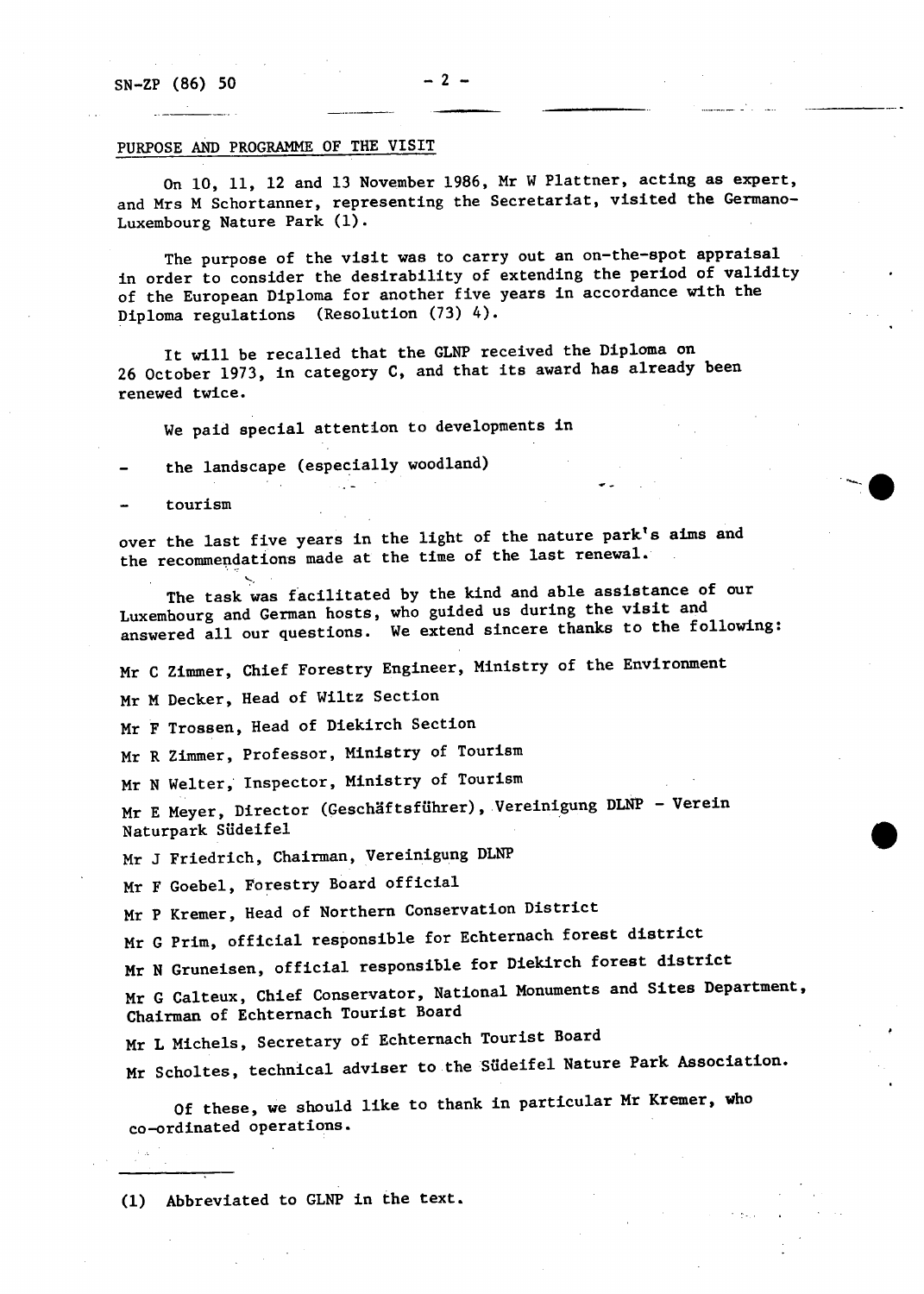A bibliography on the park, including a list of all the documents we used in our work, is appended.

## Programme of the visit

We spent the evening of 10 November meeting with German and Luxembourg representatives and preparing for our stay. The 11th and the morning of the 13th were spent in the Luxembourg part of the park, and the 12th in the German part. We were invited to attend the meeting of the GLNP Management Committee held on the afternoon of the 13th.

#### SOME FACTS ABOUT THE PARK

The GLNP was founded in 1965, on an area of 78,500 hectares (42,610 in the Federal Republic of Germany and 38,880 in Luxembourg) used for tourism and recreation, under a treaty between the Grand Duchy of Luxembourg and the land of Rhineland-Palatinate. Rather than dwell on a description of. the park (of which the first appraisals provide a very full picture), we should like to recapitulate some of the main points in order to put the problem in context.

# The park's assets

The park's assets include landscapes and features of cultural and scientific interest:

- Attractive hilly landscape in which woodlands alternate with the patchwork formed by a still very traditional form of farming, and which is enlivened by the meanders of the rivers that cut across it; it creates an impression of peace and harmony in which the steep and weathered sandstone cliffs provide some contrasts.
- A region full of history: Celtic camps, Roman villas, castles, stately homes, etc.
	- Varied environments where some high-quality biotopes still remain (calcareous grasslands, wetlands, maple stands on scree, etc) and where species associated with undisturbed environments and now extremely rare in Europe have survived (the dipper, black storks, various orchids etc).

These features are of all the more value in that they are located near large urban and industrial centres, and less privileged regions, and in a way answer an enormous "need for nature".

## The problems

 $C_{\rm{sc}}$ 

Nevertheless, management of this heritage within the park (and the Diploma-holding area) is made difficult by several factors:

1. the area of the park and large number of municipalities concerned (58): the fact that the 388 km2 on the Luxembourg side account for about 1/7 of that country's total area gives an idea of the difficulties involved;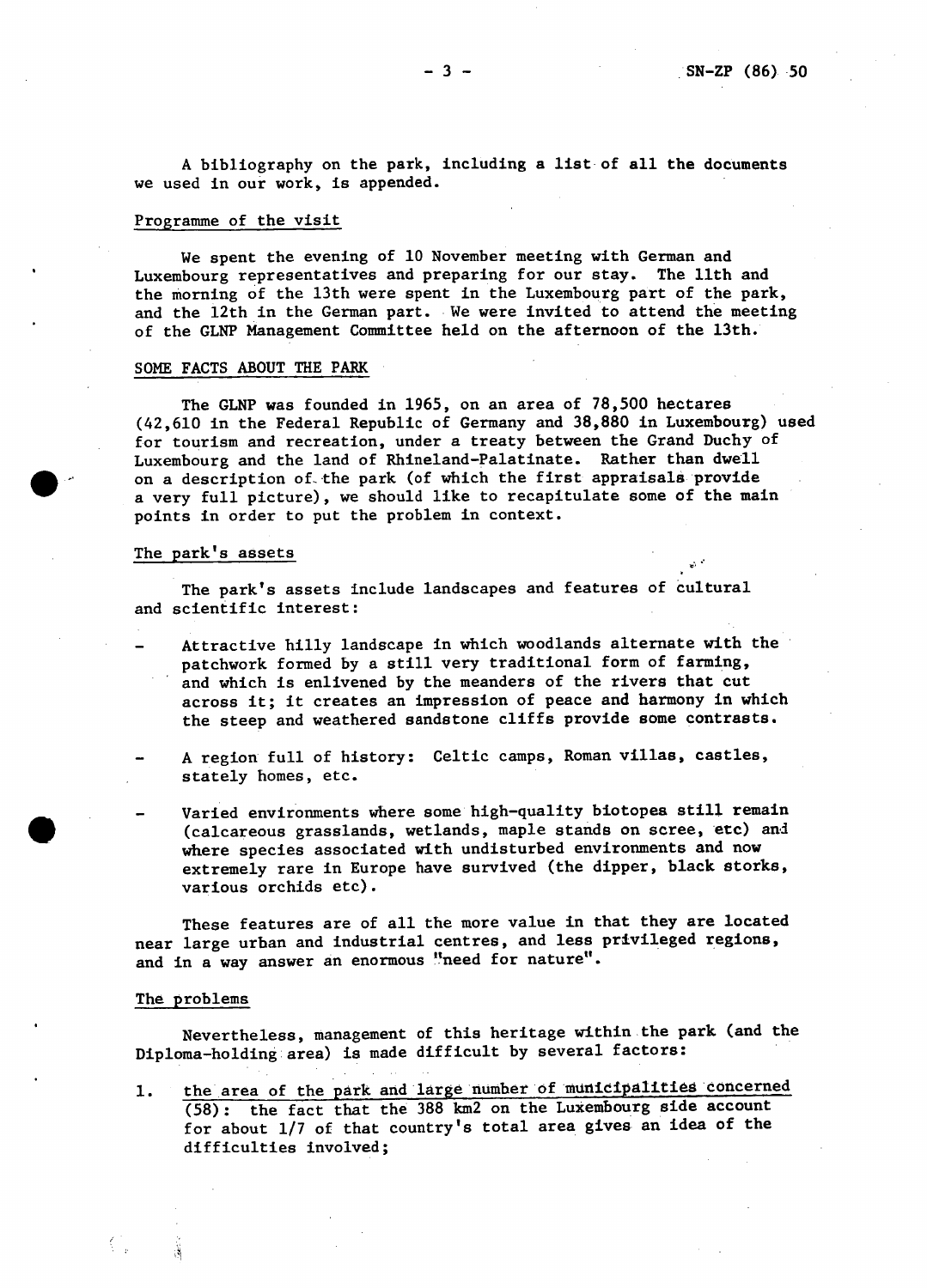2. the park's huge tourist appeal: the disadvantage of this is overcrowding in the summer months and all the related problems;

# 3. problem of forest management :

- a. a large area of woodland straddling the frontier was damaged by gunfire during the war.
- b. a considerable proportion is privately owned (eg 80% of woodland in the northern part of the park in Luxembourg) and direct state intervention is impossible there.

The challenge at the time of the park's establishment, in accordance with the requirements of the European Diploma, was to exercise some kind of control over the development of this area and pursue a policy geared to care of the environment. This meant:

- allocating sufficient staff and operating resources to the park;
- drawing up a management plan, and if necessary a zoning plan, and laying down guidelines.

We shall see what form these various problems take and what the responses to them are. We shall also analyse the solutions found in response to the nine recommendations enumerated in Resolution (83) 4 concerning the second renewal of the European Diploma awarded to the GLNP. Their contents are summarised below:

| Recommendations 1-3:                | the development of tourism and its integration<br>with the landscape                                                                                                                                                                                                                                                                                                                                                                                                                                 |
|-------------------------------------|------------------------------------------------------------------------------------------------------------------------------------------------------------------------------------------------------------------------------------------------------------------------------------------------------------------------------------------------------------------------------------------------------------------------------------------------------------------------------------------------------|
| Recommendation 4:                   | the management plan for the area                                                                                                                                                                                                                                                                                                                                                                                                                                                                     |
| Recommendation 5:                   | the forest problem (predominance of conifers)                                                                                                                                                                                                                                                                                                                                                                                                                                                        |
|                                     | Recommendation 6: measures taken for the protection of sites of<br>special interest                                                                                                                                                                                                                                                                                                                                                                                                                  |
|                                     | Recommendations 7 and 8: cleaning up of the Hosingen site                                                                                                                                                                                                                                                                                                                                                                                                                                            |
| Recommendation 9:                   | construction of the E42 highway from Luxembourg<br>to Trier and care of its immediate environment.                                                                                                                                                                                                                                                                                                                                                                                                   |
|                                     | We shall set out our report as follows:<br>$\mathcal{L}^{\mathcal{L}}(\mathcal{L}^{\mathcal{L}}(\mathcal{L}^{\mathcal{L}}(\mathcal{L}^{\mathcal{L}}(\mathcal{L}^{\mathcal{L}}(\mathcal{L}^{\mathcal{L}}(\mathcal{L}^{\mathcal{L}}(\mathcal{L}^{\mathcal{L}}(\mathcal{L}^{\mathcal{L}}(\mathcal{L}^{\mathcal{L}}(\mathcal{L}^{\mathcal{L}}(\mathcal{L}^{\mathcal{L}}(\mathcal{L}^{\mathcal{L}}(\mathcal{L}^{\mathcal{L}}(\mathcal{L}^{\mathcal{L}}(\mathcal{L}^{\mathcal{L}}(\mathcal{L}^{\mathcal{L$ |
| $\mathbb{R}$ Recommendation No. 4). | 1. Management of the park and the management plan (answer to the minimum                                                                                                                                                                                                                                                                                                                                                                                                                             |
| 2.7                                 | Tourism and tourist facilities (answer to Recommendations Nos. 1-3).                                                                                                                                                                                                                                                                                                                                                                                                                                 |
| 3.                                  | The special case of Hosingen (answer to Recommendations Nos. 7 and 8)                                                                                                                                                                                                                                                                                                                                                                                                                                |
| 4.                                  | The forest issue (answer to Recommendation No. 5).                                                                                                                                                                                                                                                                                                                                                                                                                                                   |
| 5.<br>Recommendation No. 6).        | Nature reserves and special protection areas (answer to                                                                                                                                                                                                                                                                                                                                                                                                                                              |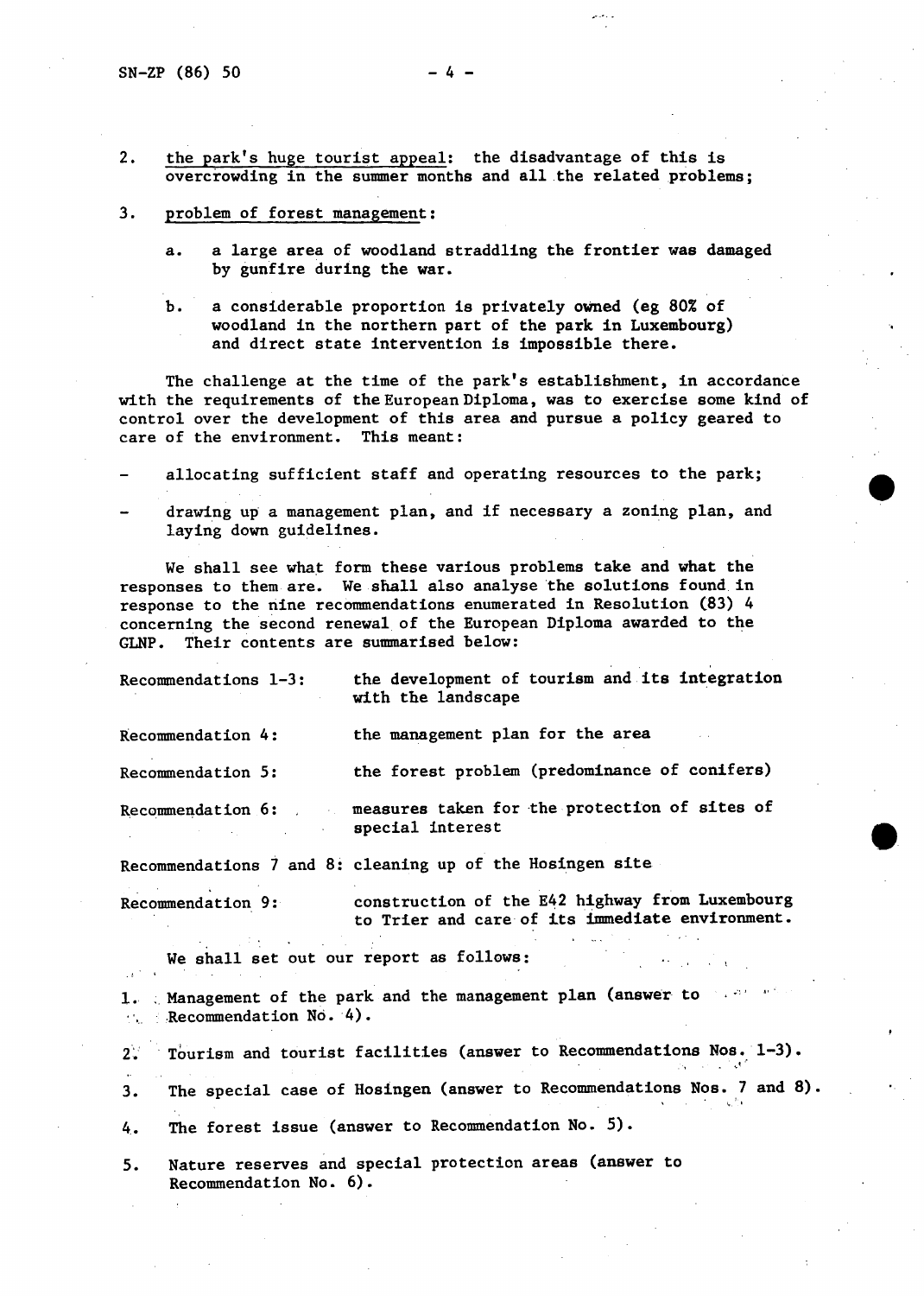As far as Recommendation No. 9 is concerned, we merely propose that it be renewed since the project has not yet materialised.

# 1. MANAGEMENT OF THE PARK AND THE MANAGEMENT PLAN

The park's status and system of management have not changed since its inception. The main points are summarised below.

The treaty between the Land of Rhineland-Palatinate and the Grand Duchy of Luxembourg provides for the establishment of a joint committee on which each country is represented by four members. This committee deals with the park as a whole and submits development projects to both governments. It is assisted by two international working parties, one dealing with the forestry services, the other with publicity. In Luxembourg, the Forestry and Water Board manages the park in conjunction with the Ministry of Tourism. On the German side, this function is performed by an association, the "Verein Naturpark Siideifel", assisted by the forestry services.

We have two suggestions to make in this connection, which we think would enable the effectiveness of this structure to be increased without any undly large upheavals.

1. The status of the park: at present it has no real legal existence: its existence is based on an agreement, not a statute. This agreement lays down two altogether fairly limited requirements:

conservation of landscapes of exceptional beauty;

- conservation of woodland areas.

In Luxembourg at least, the establishment of a protected area with legal status would mean the adoption, under the new Nature Conservation Act, of actual conservation regulations comprising in particular an ecological management plan (providing, eg, for the award of compensation to landowners who suffer losses).

2. Management of the park: we propose that a structure specific to the park, with a park director and a budget of its own, be set up in Luxembourg on the model of the arrangements existing in Germany.

#### The management plan

An initial management plan was drawn up in 1972 by G Friedrichs. It analysed the park's ecological, economic and sociological conditions and put forward a number of guidelines for its development.

In the Federal Republic of Germany, this plan is in the process of being revised and updated (Mr Bohn's team) and will probably be completed this year. Among other things, it will designate a number of undisturbed areas within the park.

This will then be done in the same spirit, and by the same consultancy firm, on the Luxembourg side (within a period of about two years). The final result will therefore be a coherent plan for both sides of the frontier.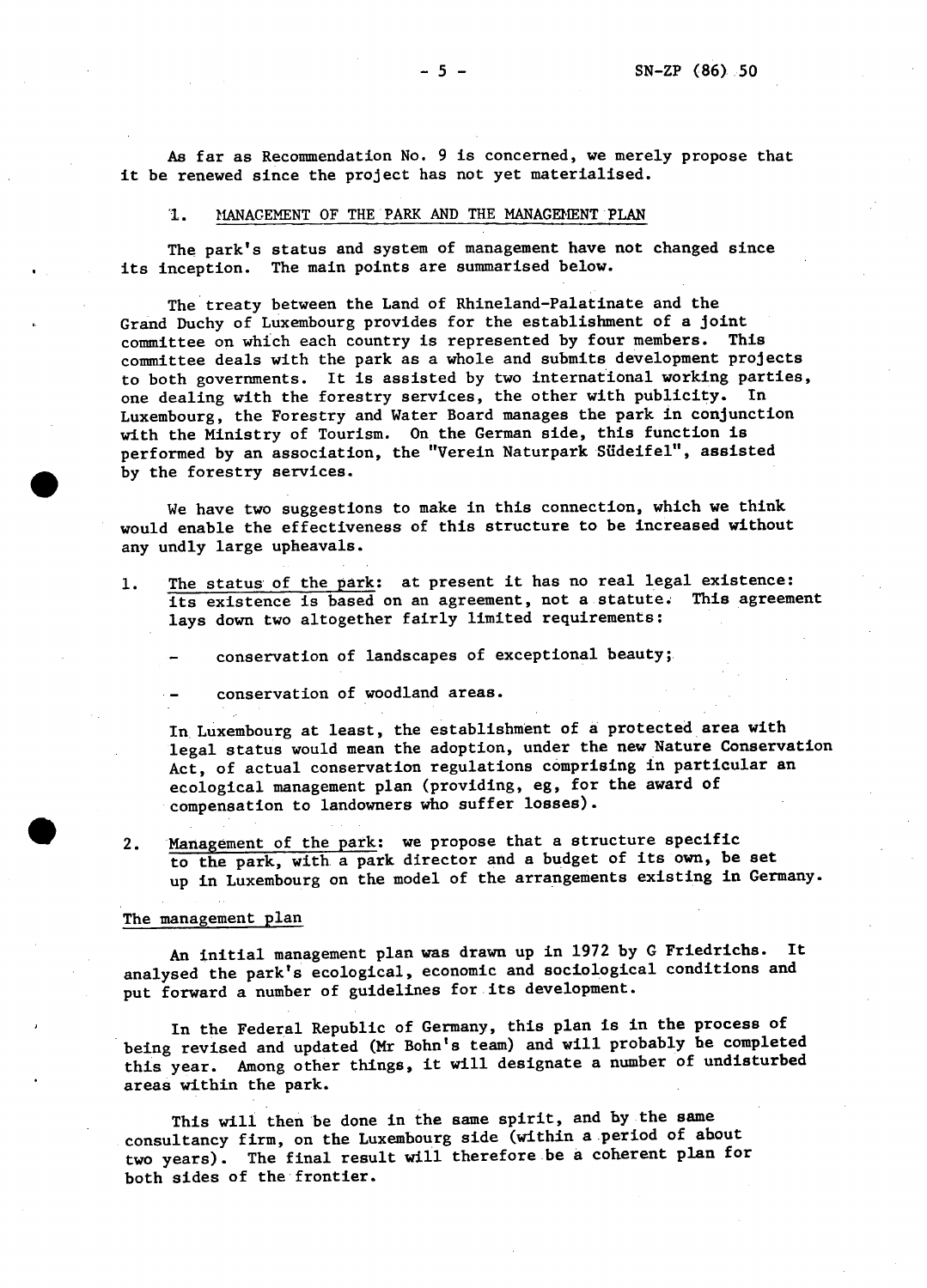# 2. CULTURE, TOURISM AND TOURIST FACILITIES

A. As regards culture (the term being used here In a broad sense), we must stress the vitality, imagination and involvement of those in charge and the quality of their achievements. By way of an example, we were able to visit the crypts, museum, watchtowers and paved square of Echternach town hall, Priimer Castle, which were recently restored or improved; in another field, the nature discovery trails and centres; and in yet another field, the new transfrontier bridge of the Sure. Various cultural activities (music and drama festival in Vilks and Echternach, local fairs, lectures and guided tours, publication of brochures, etc) were mentioned.

These achievements and events are outstanding in several respects. We should note:

- 1. their variety;
- 2. the spirit behind them, which is lively and up to date, and their innovative character, reconciling traditional and modern aspects (the future Echternach museum, of which we were given a preview, is a great success) and adopting a certain utilitarian approach to the architectural heritage (for example, the towers in Echternach, where you can find temporary accommodation or hold meetings, are designed as living areas);
- 3. their originality: here we must quote the example of a geology and nature exhibition held outdoors along the route of an overhead power line, with hedgerows providing the setting for small workshops;
- 4. the social aspects of these activities, which have the dual virtue of providing work for the unemployed (in the Federal Republic of Germany) and of being accessible to sections of the population that are often forgotten (the physically disabled or parents with pushchairs); this is the case with a small nature discovery centre in the Federal Republic of Germany (Waldjugendlager) near the "Irreier Wasserfälle";
- 5. the concern to maintain and foster a European spirit (transfrontier footbridges, festivities common to both countries, "three frontiers" monument, exchange of experience between the two regions concerned, eg on management of the park, and other joint ventures.

Lastly, their great popularity confirms their success. For example, the tiny Lehrhütte hidden away in the forest of Ènzen receives over 6,000 students a year.

# B. Approaches

These various assets are accessible via an extensive network of footpaths, cycle paths and educational trails. The-one small problem in this connection is the inadequacy of public transport, whose timetables and frequency are not tailored to holiday-makers' needs.

\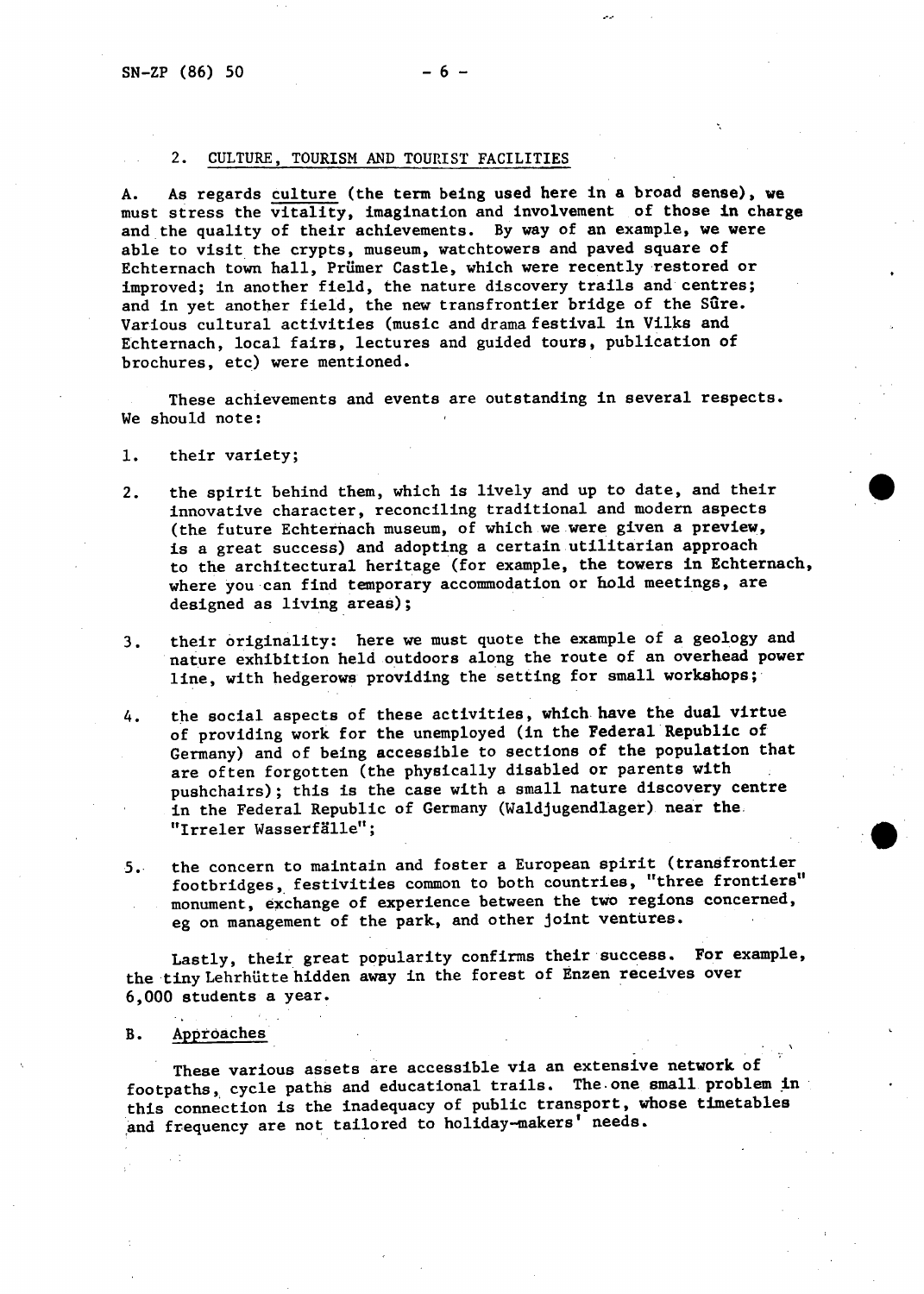#### **c.** Facilities

The pressure from tourism is very great. It is chiefly "mass" tourism from nearby. As has already been stressed in the previous appraisals, however, saturation point has been reached and it would be unthinkable to increase the park's capacity. The number of campsites in particular is very high (for example, the village of Villigen, with only a few houses, has five campsites). Although the number of campsites has remained the same for five years, their area has increased.

These campsites clearly raise a problem as regards their integration with the landscape - a problem which is likely to affect the quality of tourism itself. This is the case even in the off-season on account of the mobile homes left there on a permanent basis and the caravans which are parked there in winter.

A joint committee composed of representatives of the German association and the Luxembourg Ministries of the Environment and Tourism has met to try and find satisfactory solutions to this problem. After a field study (tour of 52 facilities on both sides of the frontier), it called for a halt to campsite extension and the opening of any new campsites and decided to improve the existing arrangements by providing advice on management and granting aid towards the planting of trees and shrubs to lessen the visual impact of campsites, this aid being granted in the form of free labour or seedlings. To sum up, we think it desirable to comply with this committee's conclusions and support its action.

On the other hand, we did not see any holiday home developments and saw few weekend cottages scattered across the landscape. This is due to the enforcement of legislation on urban development (on the Luxembourg side) and nature conservation (German side). We.feel that limiting their growth and restricting them to already built-up areas are two good measures.

The efforts made to modernise hotel tourism and encourage local people to offer accommodation are interesting.

# D. Sporting and recreational activities and facilities

Three points attracted our attention:

- 1. the chance observation of a sports ground on a raised earth platform out in the country on the road to Vianden, with an adjoining car park. This location outside a built-up area, without any visual screen, seems inappropriate. We recommend planting and the integration of future facilities of this kind with existing built-up areas;
- 2. many artificial lakes have been created for recreational purposes, and they perform this function perfectly. Nevertheless, we think that their number is sufficient and would add that it would be possible to increase their aesthetic and ecological appeal by encouraging the growth of a belt of aquatic and alluvial vegetation on one of the banks (eg the furthest from the approach roads);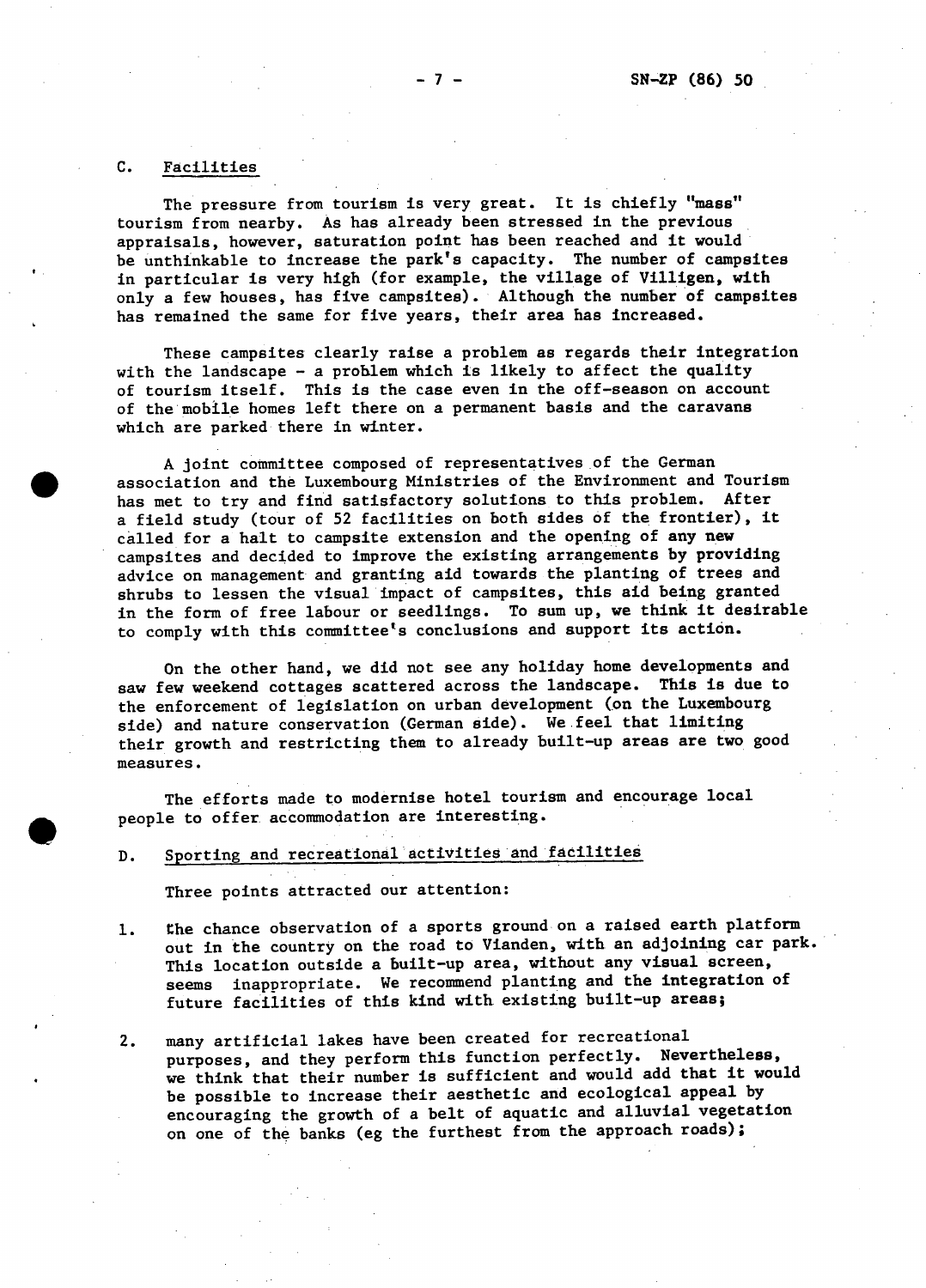# 3. THE SPECIAL CASE OF HOSINGEN

to this activity outside the nesting period.

The Luxembourg state now owns the former Hosingen game park (area: 150 hectares), which comprised a whole series of buildings (dolphinarium, restaurant, skating rink etc). This park represented a large black mark for the Diploma-holding area.

The entire deforested area will eventually be restored through the planting of various native treee varieties, which is currently in progress The buildings themselves will be razed to the ground or used for other purposes. It is the second idea which seems to have been adopted, according to a plan presented to us by Mr Zimmer. The aim of the operation would be to set up a dual-purpose centre devoted to sports and the environment. Broadly speaking, this would involve a multifunctional sports centre, a permanent nature exhibition comprising various workshops, and a park centre. The existing buildings would be restored and adapted to their new functions. They would be supplemented by a sports hall, small dwelling houses built partly underground and a kind of long footbridge flanked by a tower, whose function would be to create a degree of coherence and add an original note to the complex as a whole.

The following question arises: will this complex be attractive enough for people to visit it and for the operation actually to be profitable, given that the previous operating methods havé failed? Without going into the problem of the management of this new area and of the success of the enterprise, we should like to emphasise the positive,aspect of a park centre and of the educational role played by a permanent exhibition. But we must first consider whether the site and the existing facilities are well-suited to these functions.

The existing buildings are unsightly and currently a blot on the landscape. They are long shed-like structures without any architectural finesse. Their shape and appearance form a striking contrast with those of an older and more tasteful dwelling house located about 100 metres away.

We think it would be very difficult to derive any benefit from their presence and that an increase in the built-up area would be of doubtful aesthetic value. In our view, one should not take the risk of giving the entrance to the park a bad image. Furthermore, Hosingen, which is after all relatively isolated, does not seem to be the ideal place.

In conclusion, we think that the best solution would be to demolish the existing buildings. The reconstruction of a park centre of reasonable proportions and in harmony with its environment might be envisaged at Hosingen, although it would seem more sensible to us to move it to a less isolated site, at a crossroads, where its success would be more certain.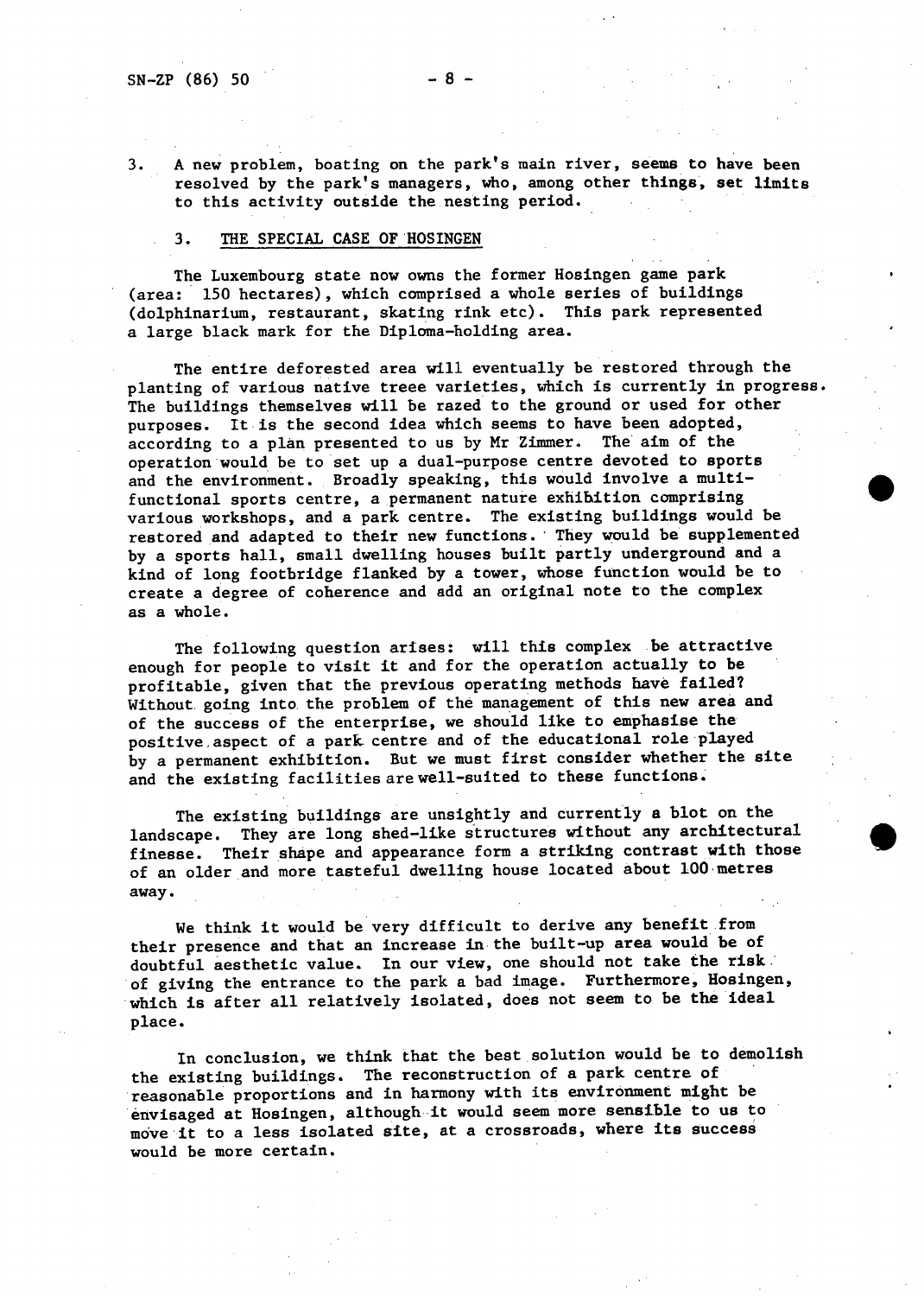#### 4. THE FOREST ISSUE

# A. Predóminace of conifers

Previous appraisals referred to the high proportion of conifers In the park's woodlands, which they say is incompatible with the quality of sites. Our impression was also that of a predominantly coniferous landscape, in both the Federal Republic of Germany and Luxembourg. This is particularly obvious in the north of the park, where the combination of three factors is favourable to conifers:

- poor climatic conditions;
- abundance of infertile soil;
- predominance of private land owners, who are more receptive to short-term economic arguments (in Luxembourg at least, where they own 80% of the total area in the north of the park) .

Furthermore, the age pyramid of stands suggests that the situation vili be perpetuated, and possibly even get worse, in the next few years at least. This is because the conifer plantations are relatively young (the under-40 age-group is very well represented) and are not due to be replaced in the near future. On the other hand, the deciduous woodland is either very old or (to a lesser extent) in the form of coppices, and hence reconvertible.

The 1981 appraisal resulted in the following recommendation: " a balanced forestry policy should be put into practice by endeavouring to increase the proportion of mixed and deciduous forests and the necessary means given to the forestry administration to realise an adequate management of the private forest". Some initiatives have been taken along these lines.

In Luxembourg,

with regard to privately-owned woodland, reafforestation grants are available under two new Grand Ducal regulations which came into force in January 1986 (they are appended to Mr Plattner's document).

It should be noted, however, that conifer planting also qualifies for a grant, which, although less than the grant for deciduous varieties, is nevertheless attractive given the short-term economic advantages of coniferous over deciduous woodland. Furthermore, the list of varieties qualifying for a grant includes more conifers (12) than deciduous varieties (9), and native varieties such as the hornbeam (Carpinus betulus) have been omitted from the latter. We think that these regulations, which are applied indiscriminately to the whole of the country, should be adapted to the specific problem of the park and that the grant for conifers should be discontinued in respect of woodland areas within the park. The savings achieved would make it possible to increase aid to the planting of deciduous trees.

With regard to public woodland: the planting of spruce is totally prohibited in all state forests and forestry officials are advised to recommend mixed forest to municipalities. However, the ban does not affect other conifers such as the Douglas fir. We think it would be advisable to extend this ban to all conifers.

 $\mathcal{L}^{\mathcal{N}}$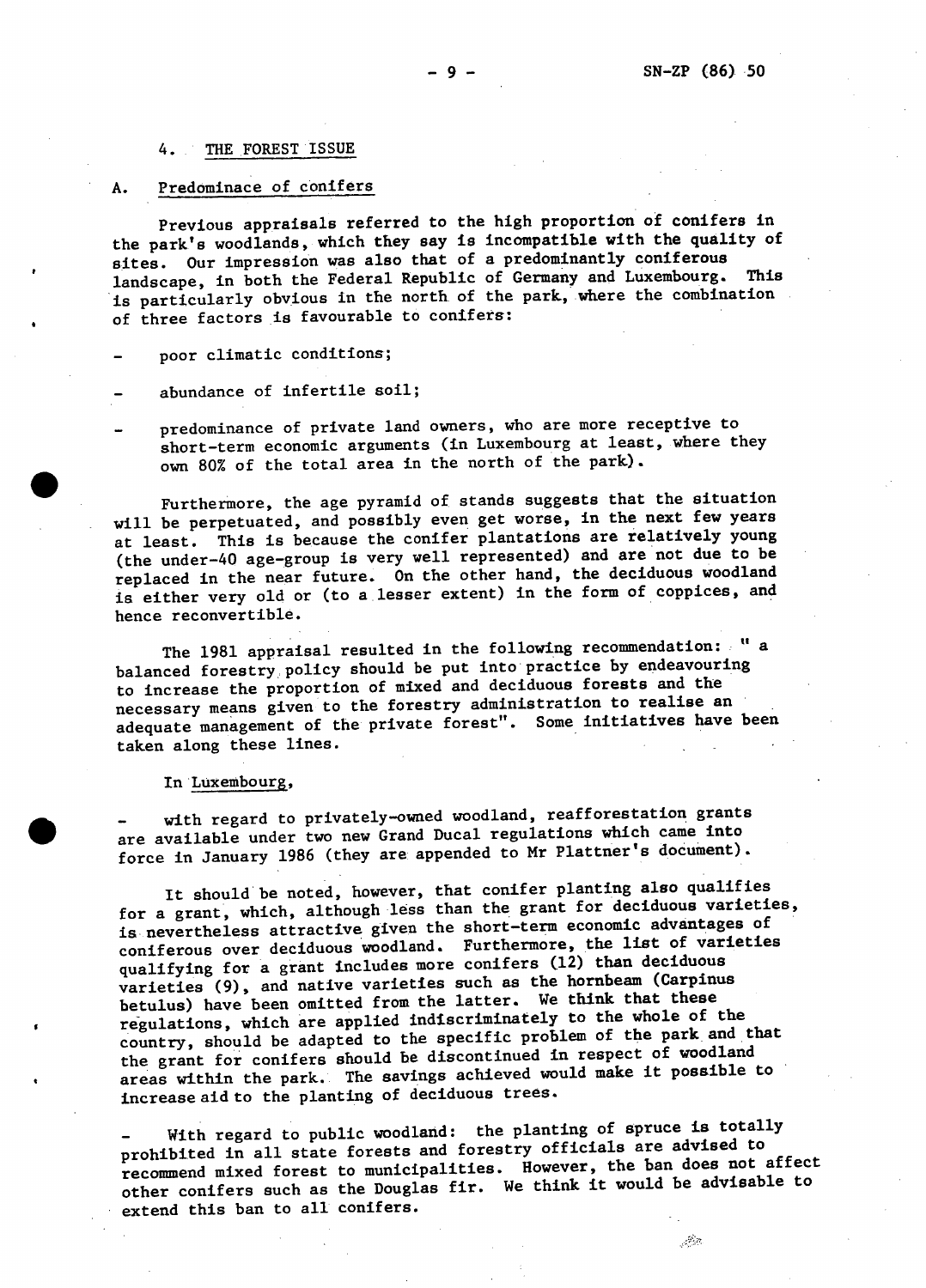In the Federal Republic of Germany,

In public forests: forest policy is moving towards a preference for mixed deciduous woodland, especially in the south of the country.

We propose that the 1981 Recommendation be renewed in an adapted form. The efforts made to bring the forest closer to its natural balance by increasing the proportion of deciduous trees must be continued in public woodland and intensified in privately-owned woodland. Various courses of action are conceivable, such as the award of grants, advice on planting and management, public information and training for forestry staff working in the park.

B. Protected forests

Some woodland areas adapted to extreme ecological conditions deserve a mention and should be encouraged in that they enable rare ecosystems to be preserved.

For example, we visited the ravine forests along the Our, the Gorges du Loups near Erelchen in Luxembourg, the Teufelschlucht in Germany and an alder stand located near the Irreler Wasserfälle in the forest of Irrel (Federal Republic of Germany).

C. "Christmas tree" plantations

Many grassland plots are currently disused and the Luxembourg Ministry of the Environment is receiving requests for reconversion to conifer plantations. The question is to what extent such requests should be granted.

An increase in the number of small plantations would obviously have a disastrous effect on the landscape and the ecology. Yet it is also legitimate to want to find economic solutions to the use of these areas.

In our opinion, this problem should be dealt with In a comprehensive plan which would limit such plantations to the hare minimum in the most inconspicuous places where the ecological impact would also be negible.

5. PROTECTED AREAS

 $\frac{1}{2}$ 

The Federal Republic of Germany has already granted protected status to a number of sites (ahout 300 hectares) in the form of nature reserves, landscape conservation areas or land reserves as part of land redistribution. The planned protected areas cover a total of slightly more than 1,000 hectares.

Of these, the Our valley will be a transfrontier reserve.

The prospecting of likely sites for designation as reserves is based in particular on the admirably detailed work of Mr Gobel, the forester and amateur botanist, who has catalogued the rare plant species in the park and thus been able to grade the sites and specify those which need protection.